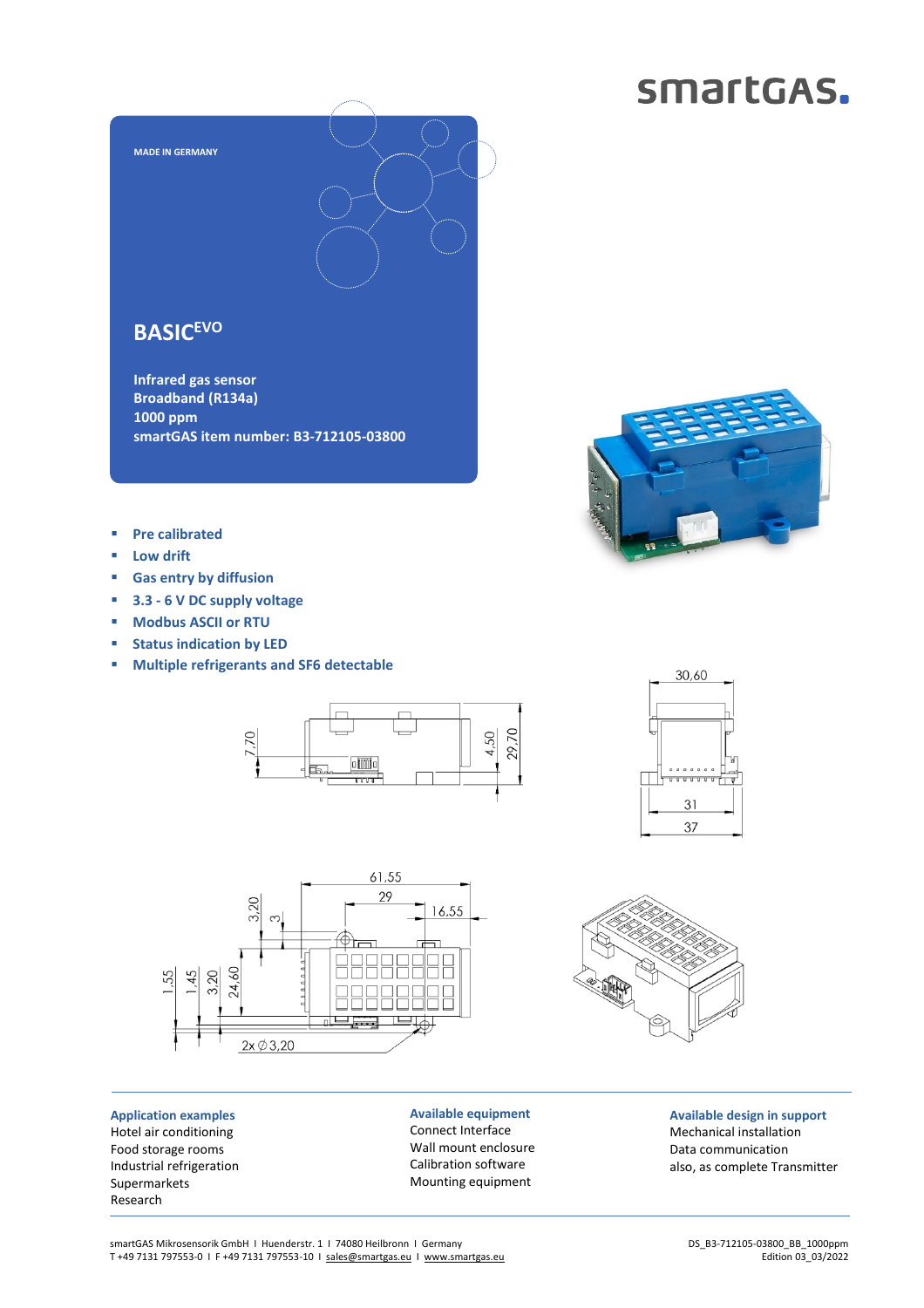# smartGAS.

#### **BASICEVO I Tetrafluoroethane Broadband R134a I B3-712105-03800**

| <b>General features</b>                    |                                                  |
|--------------------------------------------|--------------------------------------------------|
| Measurement principle:                     | Non Dispersive Infra-Red (NDIR), dual wavelength |
| Measurement range:                         | 0  1000 ppm Full Scale (FS)                      |
| Gas supply:                                | by diffusion (atmospheric pressure)              |
| Mounting dimensions:                       | 62 mm x 37 mm x 30 mm (L x W x H)                |
| Warm-up time:                              | < 2 minutes (start up time)                      |
|                                            | < 11 minutes (fade in finished)                  |
|                                            | < 30 minutes (full specification)                |
| <b>Measuring response*</b>                 |                                                  |
| Response time $(t_{90})$ :                 | appr. 60 s                                       |
| Digital resolution:                        | 1 ppm                                            |
| Detection limit $(3 \sigma)$ :             | $\leq 10$ ppm                                    |
| Repeatability:                             | $\leq \pm 20$ ppm                                |
| Linearity error (straight line deviation): | $\leq \pm 30$ ppm                                |
| Long term stability (zero):                | $\leq$ ± 50 ppm over 12 month period             |
| Long term stability (span):                | $\leq \pm 60$ ppm over 12 month period           |
| Influence of T, P, flow rate, other*       |                                                  |
| Temp. dependence (zero):                   | $\leq \pm 3$ ppm per °C                          |
| Temp. dependence (span):                   | $\leq$ ± 6 ppm per °C                            |
| Pressure dependence:                       | +0.100 % of actual reading / hPa                 |
|                                            |                                                  |
| <b>Electrical parameters</b>               |                                                  |
| Supply voltage                             | 3.3 V  6.0 VDC                                   |
| Supply current (peak):                     | < 400 mA @ 3.3 V, < 240 mA @ 5.0 V               |
| Inrush current:                            | $<$ 450 mA                                       |
| Average power consumption:                 | $< 800$ mW                                       |
| Digital output signal:                     | Modbus ASCII / RTU via UART, autobaud, autoframe |
| Calibration:                               | zero and span by SW                              |
|                                            |                                                  |
| <b>Climatic conditions</b>                 |                                                  |
| Operating temperature:                     | $-20$ + 40 °C                                    |
| Storage temperature:                       | $-20$ + 60 °C                                    |
| Air pressure:                              | 800  1150 hPa                                    |
| Ambient humidity:                          | 0 95 % relative humidity (not condensing)        |

\* Typical values related to 1013 hPa, Ta = 22 °C, flow = 0.7 l / min for dry (not condensing) and clean sample gas. Stated values exclude calibration gas tolerance.